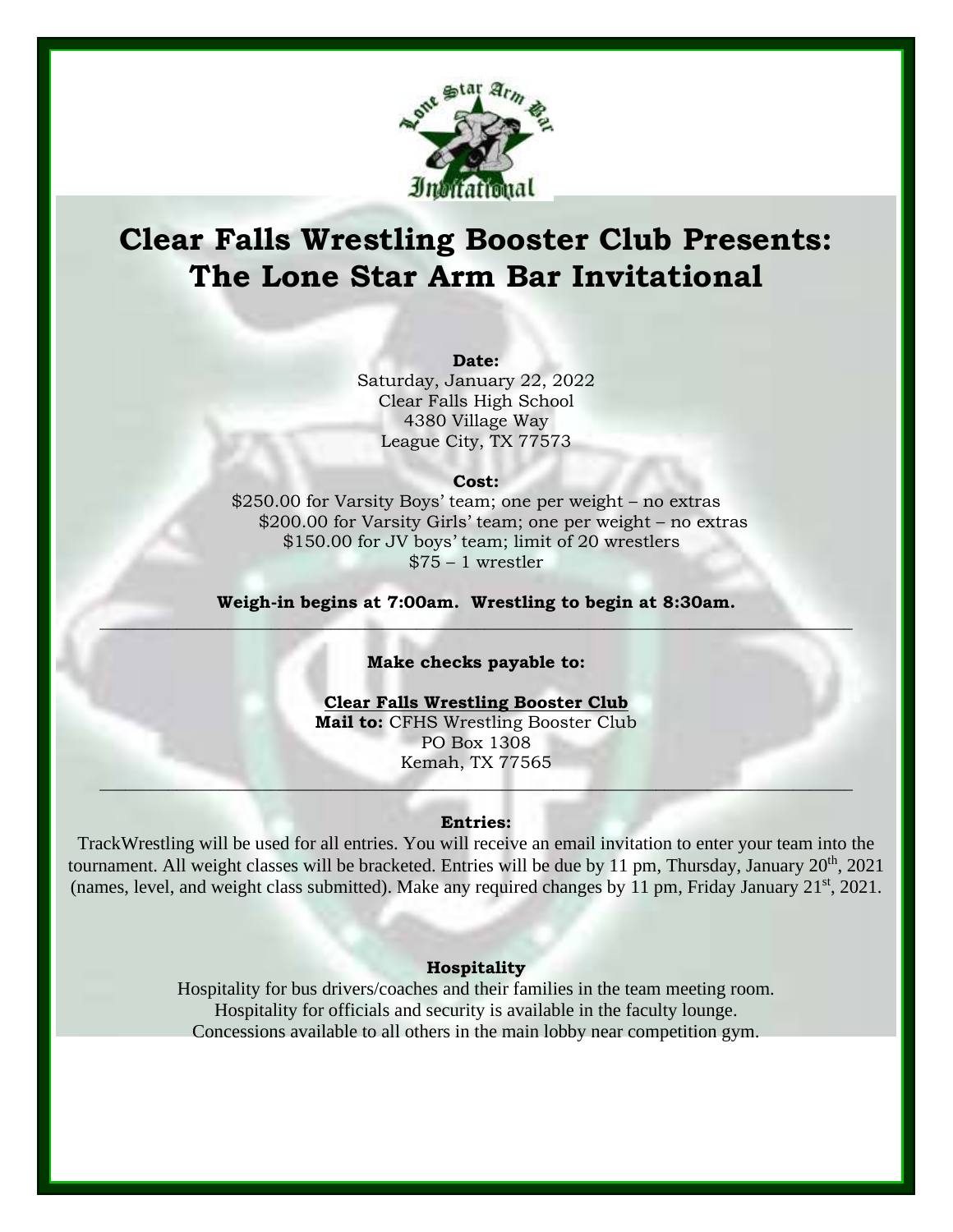# **Teams Attending: (16 team Max)**

- 1. Beaumont West Brook
	- 2. Clute Brazoswood
		- 3. Cypress Creek
- 4. Cypress Langham Creek
	- 5. Cypress Park
- 6. Friendswood Clear Brook
- 7. League City Clear Falls
	- 8. Houston Lamar
	- 9. Houston Milby
	- 10.Houston Waltrip
	- 11.Houston Wheatley
- 12.Humble Summer Creek
	- 13.Lamar Consolidated
- 14.Rosenberg George Ranch